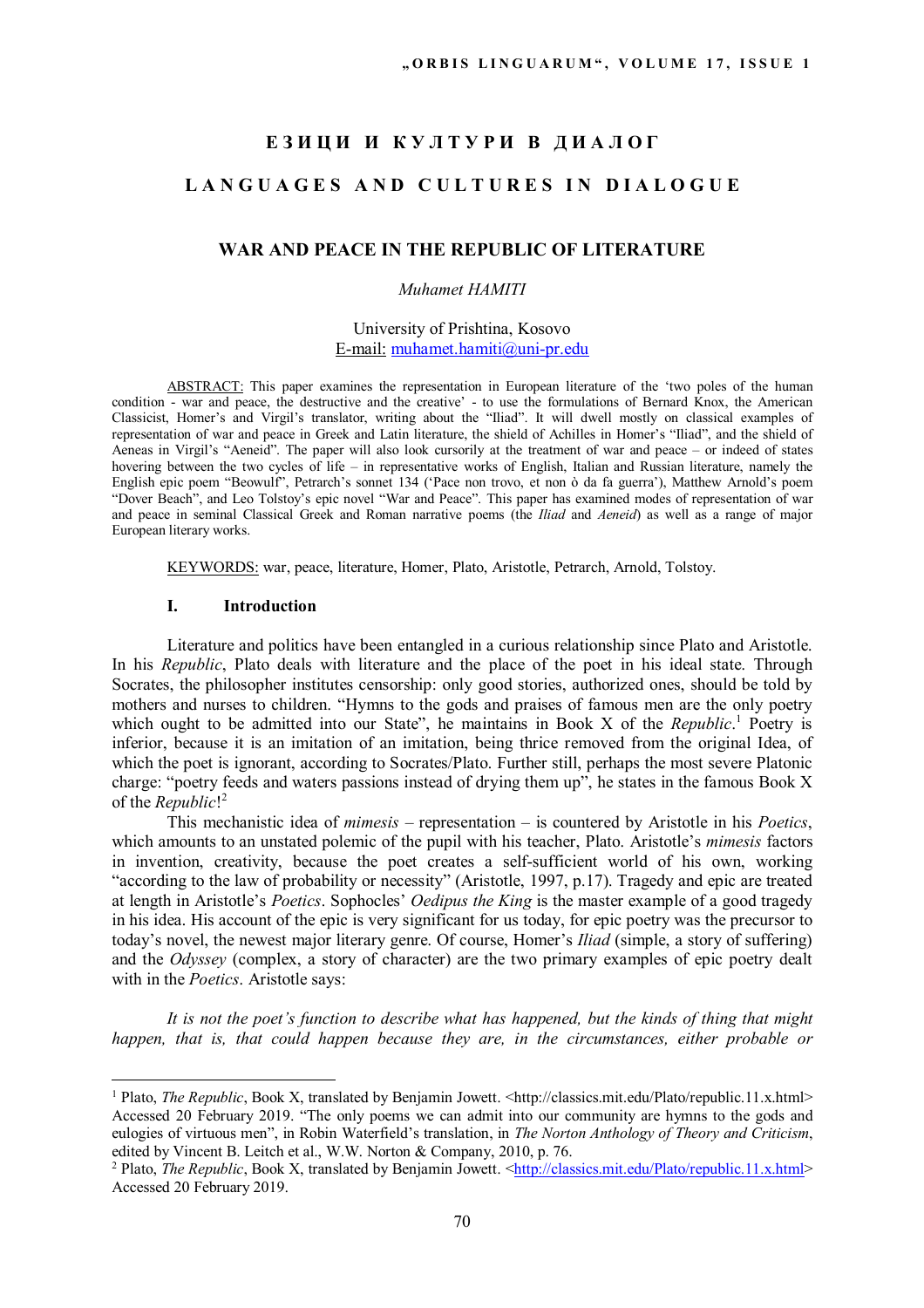*necessary. […] For this reason poetry is something more philosophical and more worthy of serious attention than history; for while poetry is concerned with universal truths, history treats of particular facts.<sup>3</sup>*

Poetry (which in Aristotle's *Poetics* means imaginative literature/fiction in modern-day literary discourse) is therefore more concerned with ultimate truth than history. Speaking of epic poetry in Chapter 24 of *Poetics*, Aristotle says "probable impossibilities are to be preferred to improbable possibilities". (Aristotle & Horace & Longinus, 1987, p. 68).

As the paper will be focussing mostly on Homer and Virgil, it is worth recalling (as background information) that the Trojan War is generally dated around the twelfth or thirteenth century B.C. All through the poems (*Iliad*, *Odyssey*; it should be noted the titles of these works appear in English alternatively with or without the definite article 'the') the weapons and arms of the heroes are bronze; this was the Bronze Age. Iron is but a precious metal in that realm. In book 23 of the *Iliad*, Achilles offers a piece of iron as a prize for the weight-throwing contest. The most likely dates for the composition of the *Iliad* are between 725–675 B.C. The *Aeneid* was composed by Virgil between 29 and 19 B.C., i.e. roughly seven centuries later than the *Iliad*.

Hector strips off Achilles's armour and puts it on himself. Hector will be killed by Achilles, after the latter returns to battle, sporting a splendid suit of armour, made by smith-god Hephaestus, the son of Zeus and Hera, a detailed examination of which follows.

#### **II. The shields of Achilles and Aeneas: mythical and historical perspectives**

 Homer's Book 18 of the *Iliad* and Virgil's Book 8 of the *Aeneid* feature shields of Achilles and Aeneas, respectively. The shield of Achilles combines scenes of violence (war) and peace, life in a flux of contradictions, whereas Virgil in Book 8 of his *Aeneid* re-interprets it, bringing about a sense of direction out of the confusion of Homer's ekphrastic passage. *Ekphrasis* (from Greek 'description') is an intense pictorial description of an object, mostly an art-object, so as to evoke "an image in the mind's eye as intense as if the described object were actually before the reader" (Cuddon, 2013, p. 228); it is a verbal representation of a visual representation, that is.

Virgil wrote *Aeneid* emulating Homer's *Iliad* and *Odyssey*, whereas Dante Alighieri in his *Divine Comedy*, certainly in aspects of it, emulated Virgil's *Aeneid*. Dante could not have read Homer, for the knowledge of Greek had been lost in Western Europe for close to one thousand years after the demise of the Roman Empire, being reintroduced to Italy from Byzantium in the  $14<sup>th</sup>$ century.<sup>4</sup>

In the seventh book of his *Politics*, Aristotle maintains that virtues of peace are the most necessary for both individuals and states. W. H. Semple, a prominent British Classicist, stated in a lecture in Manchester in 1953<sup>5</sup> that Aristotle opined that the legislator should pursue the establishment of peace, and wondered whether the same doctrine permeated the second half of the *Aeneid*. Aeneas's war aims at securing peace, whereas the aims of his adversary's (i.e. Turnus) is victory and conquest. At the end of the epic, Turnus is defeated, Aeneas prevails. Destiny is fulfilled with the fusion of Trojan and Latin peoples, which results in a new Roman nation and a *Pax Romana*. Virgil composed a sort of a Homeric epic celebrating the establishment of a new home for the defeated Trojans after the ruin of Troy by the Greeks. The Rome of Augustus (Caesar Augustus actually commissioned the *Aeneid*) is the triumph of close to one thousand years of struggle to achieve that perfect state.

What Homer's *Iliad* and *Odyssey* share in common with Virgil's *Aeneid* is war, but Aeneas, the latter's protagonist, embodies "Roman qualities of fortitude, devotion to duty, and political sagacity" (Semple, 1953, p. 213). The Roman epic's crux of meaning is different from the Homeric one: Aeneas establishes a statesmanlike peace by uniting the Trojans and the Latin peoples, and does not exact vengeance, in contrast to what the Greeks had done to Troy. Virgil hates war, and depicts it as horrible; he pities the fallen (Semple, 1953, p. 221). In the early part of Book 7 of the *Aeneid,* the emphasis is on peace, for the Trojans beg for it. However, the hero is driven to war in the remainder

 $3$  Aristotle & Horace & Longinus, 1987, pp. 43–44.

<sup>4</sup> Knox, 1990, pp. 5–6.

<sup>5</sup> Semple, 1953, p. 211.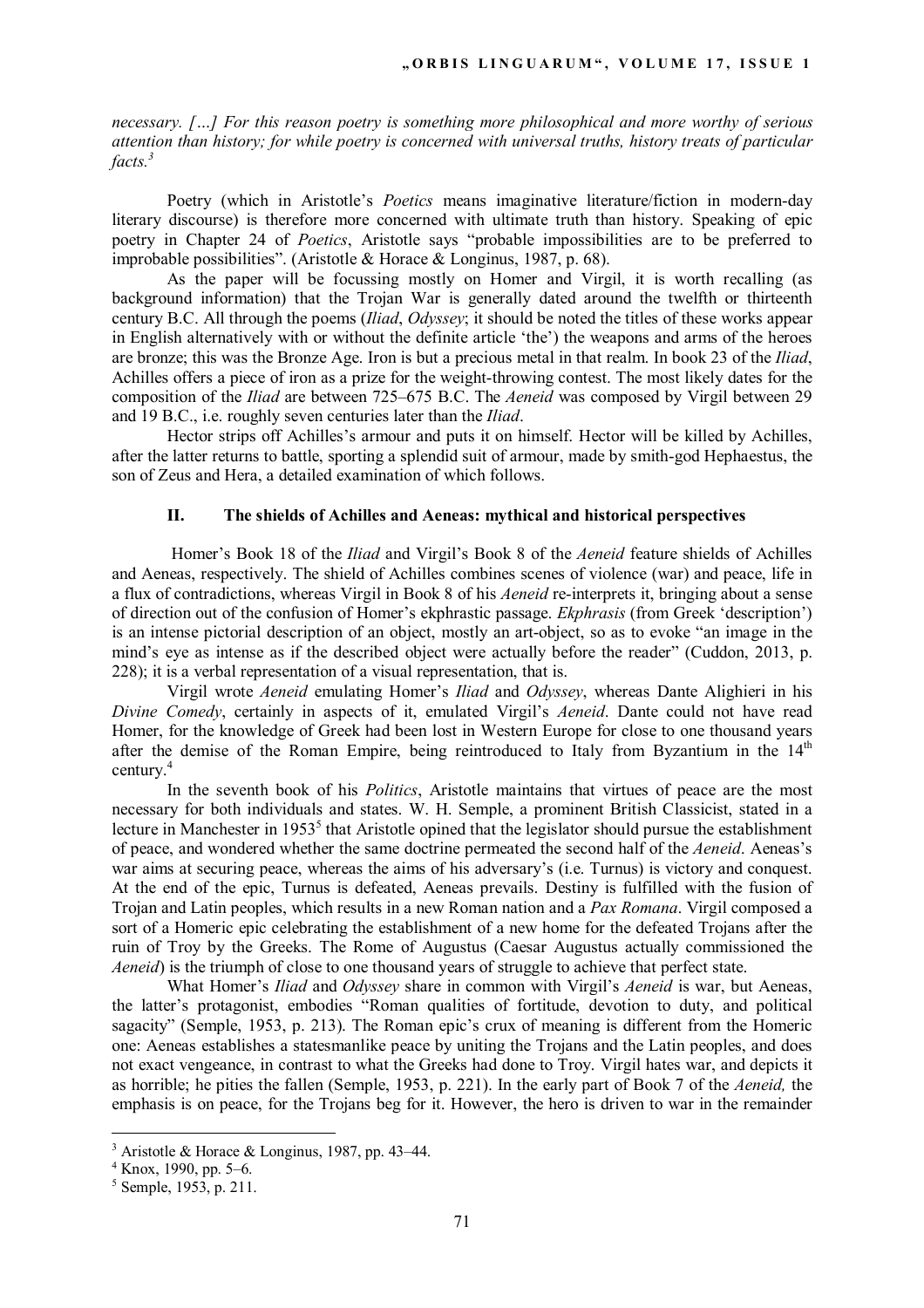of the poem, and "his vision is to see beyond the war" (Semple, 1953, p. 216). Turnus is his foil and contrast in the poem – he lives for fighting and profits by fighting; Drances, the political rival of Turnus, agitates for peace, however. "If war is not properly an end in itself, but a means towards an end which is peace, then war of Aeneas in Latium seems to fulfil Aristotle's precept" (Semple, 1953, p. 227).

Aeneas says in *Aeneid'*s Book 12, (Virgil, 2006, p. 361):

*I shall not command Italians to bow to Trojans, nor do I seek the sceptre for myself. May both nations, undefeated, under equal laws, march together toward an eternal pact of peace.* (12.225–228).

Anchises, father of Aeneas, says to his son when the latter visits him in the Underworld (in Book 6, which displays Anchises' pageant of great figures who will establish the Roman Empire in the future):

> *But you, Roman, remember, rule with all your power the peoples of the earth – these will be your arts: to put your stamp on the works and ways of peace, to spare the defeated, break the proud in war.* (6.981–84)

The final words of Dido, Carthage's queen, who curses Aeneas when he leaves her ("I left your shores, my Queen, against my will", 6.535, he says to her when he sees the ghost of Dido in the underworld) predict eternal war between her people and his Trojans:

> *And you, my Tyrians, Harry with hatred all his line, his race to come… No love between our peoples, ever – no pacts of peace!... Shore clash with shore, sea against sea and sword against sword – this is my curse – war between all our peoples, all their children, endless war!* (4.775–84) (Virgil, 2006, p. 149).

The *Iliad* underpins the idea that the highest good is victory, explicitly in war, if not in every human endeavour. Homer teaches us *agon*, the contest for the foremost place. Moreover, Achilles is the epitome of the agonistic, as Harold Bloom (*Homer's The Iliad*, 2005, p. 7) rightly emphasises.

The smith-god Hephaestus makes the shield for Achilles at the request of the latter's divine mother, Thestis. On the other hand, Venus persuades the smith-god Vulcan, to make arms and a shield for Aeneas.

Virgil's picture of the lower world – featured in Book 6 of the *Aeneid* – and the separation of the great sinners for whom there is no forgiveness and the rest who win redemption through long years of punishment, as well as "those who are immediately admitted to heaven, reappears in many ways in Dante's *Divine Comedy"*.<sup>6</sup> Dante chooses Virgil as his guide through Hell and Purgatory, whereas Beatrice through Heaven. Virgil had the Sybil of Cumae guide him through the Underworld. The Kingdom of the Dead idea originates from Book 11 of Homer's *Odyssey*, though. The cunning Odyssey meets ghosts of dead people he had known, including Achilles, when he descends there in pursuit of consultation with Tiresias, seeking help for his journey home to Ithaca.

This exchange between the two fellow prominent Greek warriors in Troja – Odyssey and Achilles – is worth quoting at length:

*'But you, Achilles, there's not a man in the world more blest than you – there never has been, never will be one. Time was, when you were alive, we Argives* 

<sup>6</sup> Knox, 2006, p. 29.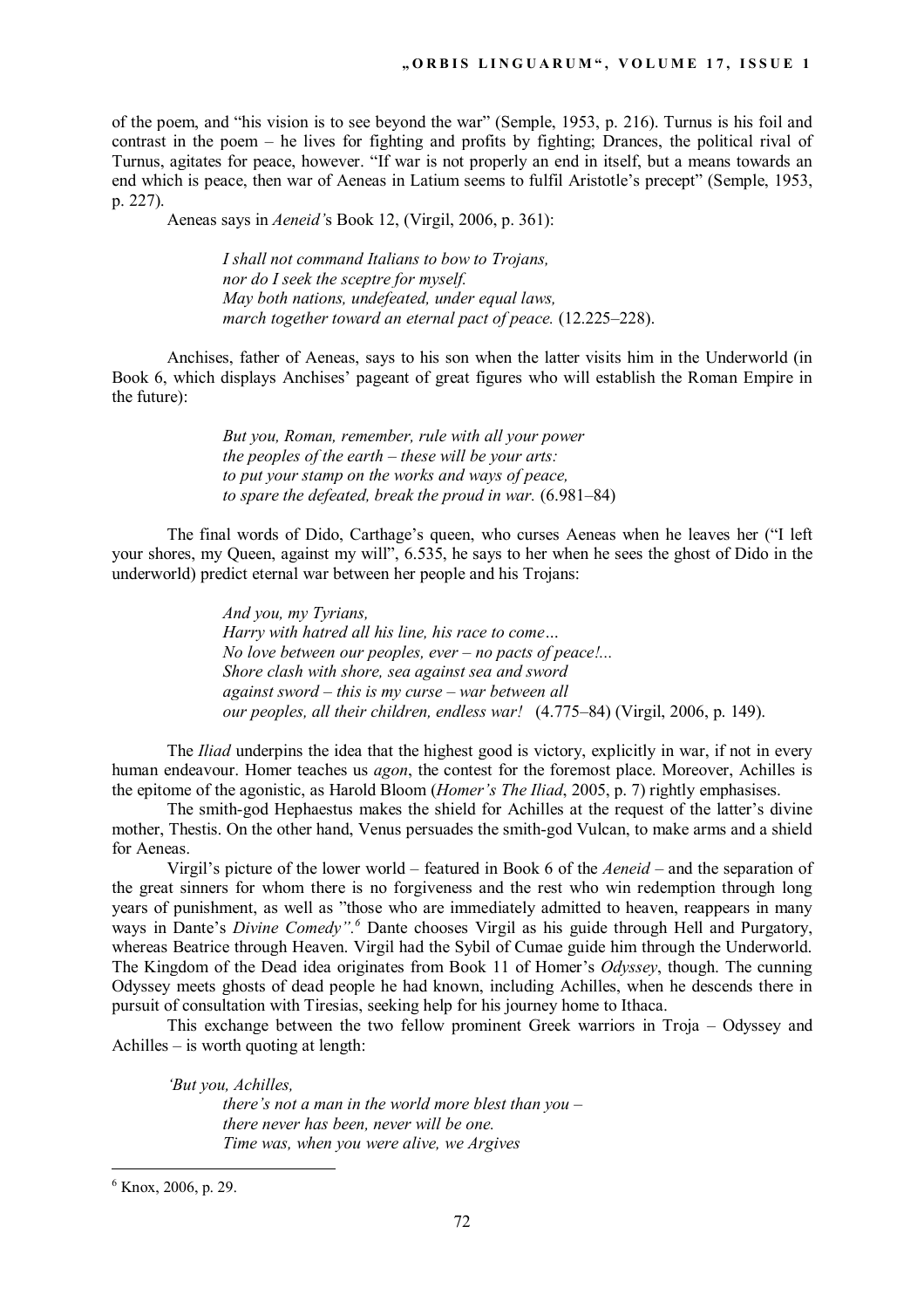*honored you as god, and now down here I see, you lord it over the dead in all your power. So grieve no more at dying, great Achilles.* 

*I reassured the ghost, but he broke out, protesting, 'No winning words about death to me, shining Odysseus! By god, I'd rather slave on earth for another man – some dirt-poor tenant farmer who scrapes to keep alive – than rule down here over all the breathless dead.* (Homer, 2006, 11.548–559)

The god-like hero of the *Iliad*, Achilles, is now a humbled man in the *Odyssey* (in the Kingdom of Dead), valuing life over honour and glory.

#### **II.1. The shield of Achilles**

Book 18 of Homer's *Iliad* features this plea:

*So now I come, I throw myself at your knees, please help me! Give my son – he won't live long – a shield and helmet and tooled greaves with ankle-straps and armor for his chest. All that he had was lost, lost when the Trojans killed his steadfast friend. Now he lies on the ground – his heart is breaking.* (Homer, 1990, 18.534–539.)

This is Thetis speaking, the mother of Achilles, who commissions the shield to be crafted by smith-god Hephaestus, the son of Zeus and Hera. The marvelously elaborate shield is described in the *Iliad* (Book 18.558-709). The following are selected parts from the long ekphrastic passage:

> *And first Hephaestus makes a great and massive shield, blazoning well-wrought emblems all across its surface, raising a rim around it, glittering, triple-ply with a silver shield-strap run from edge to edge and five layers of metal to build the shield itself, and across its vast expanse with all his craft and cunning the god creates a world of gorgeous immortal work.* (Homer, 1990, 18.558–564).

Further down, an exposition of the two cities, where peace and war rein, respectively:

*And he [Hephaestus] forged on the shield two noble cities filled with mortal men. With weddings and wedding feasts in one…* (Homer, 1990, 18.572–

573)

*But circling the other city camped a divided army gleaming in battle-gear, and two plans split their ranks…* (Homer, 1990, 18.593–594)

What we see in the shield is an image of life as a whole. War is the lesser part in the scene; the peaceful aspect dominates. It is worth citing in full here a summary of the shield's scenery penned by Bernard Knox, the American Classicist who worked closely with one of the best modern translators of Homer and Virgil, Robert Fagles:

*Here are two cities, one at peace, and one at war. In one a marriage is celebrated and a quarrel settled by process of law; the other is besieged by a hostile army and fights for its existence. Scenes of violence – peaceful shepherds slaughtered in an ambush, Death dragging away a corpse by its foot – are balanced by scenes of plowing, harvesting, work in the vineyard and on the pasture, a green on which youths and maidens dance. War has its place on the shield but it is the lesser one;*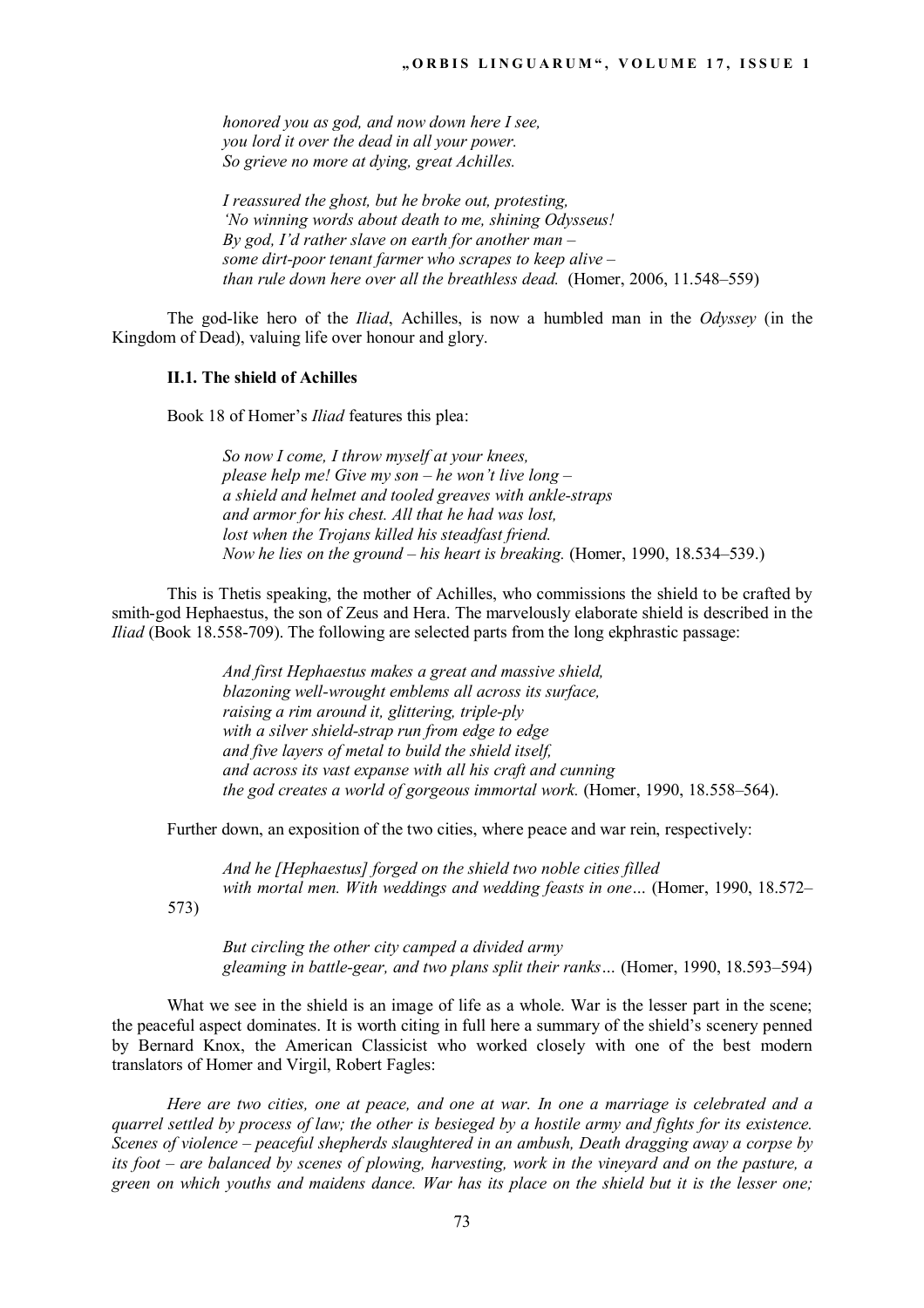*most of the surface is covered with scenes of peaceful life – the pride of the tilled land, wide and triple-plowed, the laborers reaping with sharp sickles in their hands, a great vineyard heavy with grape clusters, young girls and young men carrying the sweet fruit away in baskets, a large meadow in a lovely valley for the sheep flocks, and, above all, the dance, the formal symbol of the precise and ordered relations of people in peaceful society*. (Homer, 1990, p. 62).

The concluding part of the 'shield of Achilles' episode runs as follows:

*Here young boys and girls, beauties courted with costly gifts of oxen, danced and danced. linking their arms, gripping each other's wrists. And the girls wore robes of linen light and flowing, the boys wore finespun tunics rubbed with a gloss of oil, the girls were crowned with a bloom of fresh garlands, the boys swung golden daggers hung on silver belts. And now they would run in rings on their skilled feet, nimbly, quick as a crouching potter spins his wheel, palming it smoothly, giving it practice twirls to see it run, and now they would run in rows, in rows crisscrossing rows—rapturous dancing. A breathless crowd stood round them struck with joy and through them a pair of tumblers dashed and sprang, whirling in leaping handsprings, leading on the dance.*

*And he forged the Ocean River's mighty power girdling round the outmost rim of the welded indestructible shield.* (Homer, 1990, 18. 693–

709)

 $\overline{a}$ 

There are very few other glimpses of peace in *The Iliad* beyond the passage featuring the shield of Achilles, for indeed the poem is one of war, in contrast to its sequel, *The Odyssey*, where peace prevails, barring the poem's ending with the slaughtering of Penelope's suitors and indeed the housemaids by Odyssey and his son Telemachus.

The Homeric ekphrastic scene has been refashioned by later authors. Perhaps the most famous is English poet W. H. Auden's 1950 poem "The Shield of Achilles". Instead of a peaceful, almost blissful world depicted in Homer's *Iliad*, we have now a corrupt, militaristic, totalitarian, inhumane world: rather than vines and olive trees, marble well-governed cities, ships on untamed seas, there was "artificial wilderness, and a sky like lead", the first stanza of the poem says.<sup>7</sup> ('The Shield of Achilles' phrase appears even in a seminal book on international relations, law and politics, Philip Bobbitt's *The Shield of Achilles: War, Peace, and the Course of History*, published in 2002.)

## **II.2. The shield of Aeneas in Virgil's** *The Aeneid*

While the shield of Achilles has no historical but a poetic-mythical setting (indeed figures and places engraved on it virtually unidentified), the shield of Aeneas in *The Aeneid* depicts

> *[There is] the story of Italy, Rome in all her triumphs (…) all in order the generations born of Ascanius' stock and all the wars they waged*. (Virgil, 2006, 8.738–42)

<sup>&</sup>lt;sup>7</sup> Auden, 2006, pp. 2437–2438. See also Rick Brown, "A Bloody Torpor: The Banality of Violence in Auden's 'The Shield of Achilles'". <http://www.modernamericanpoetry.org/criticism/rick-brown-bloody-torpor-banalityviolence-audens-shield-achilles > Accessed 20 February 2019.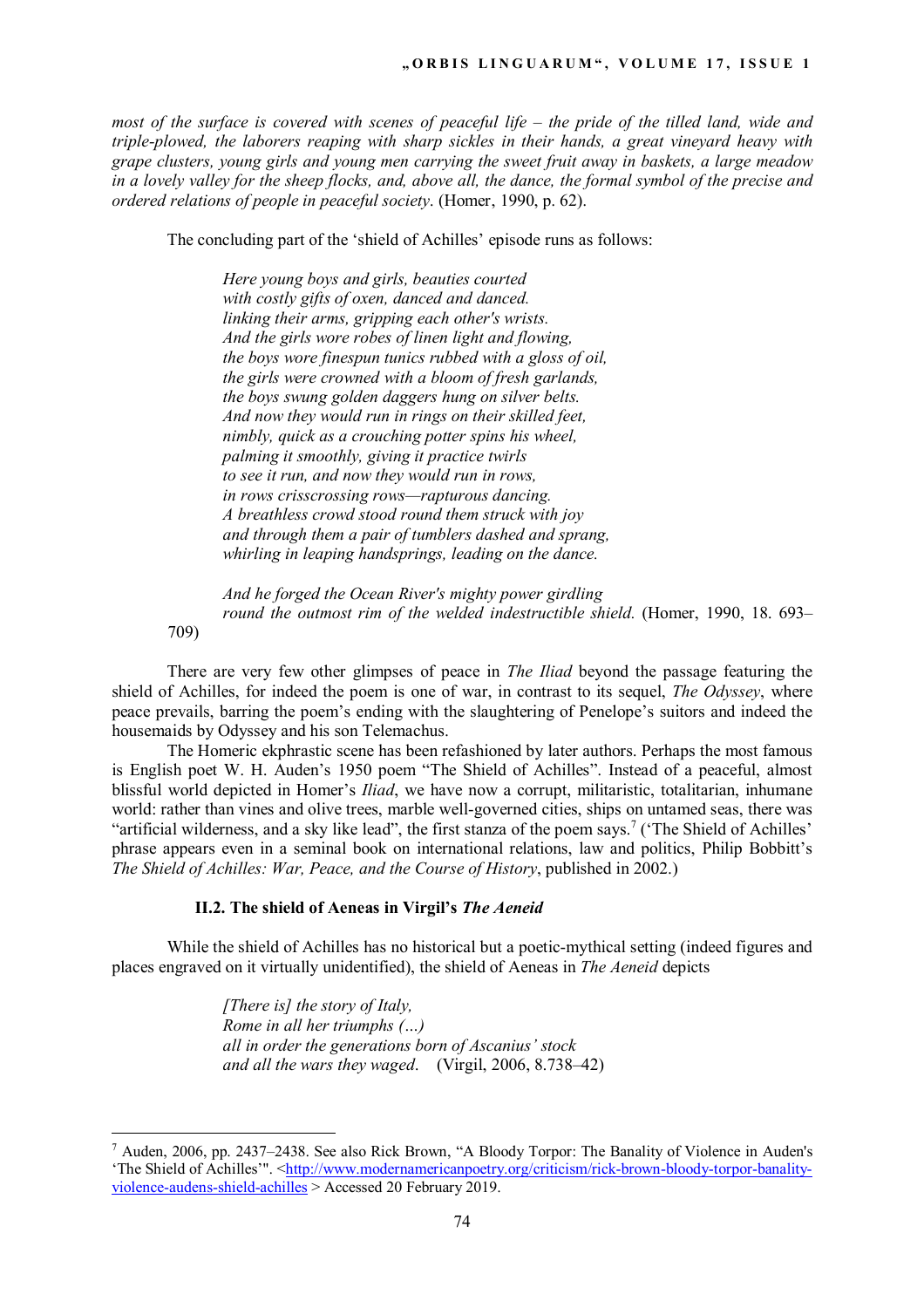Virgil combines mythological epic (Romulus and Remus and the rest) with themes from Roman history up to and including the author's time, the age of Caesar Augustus, which marks the victory of the West over the barbarous tribes of the East.<sup>8</sup>

## **III.** *Beowulf***, Petrarch's sonnet 134, Milton's** *Paradise Lost***, and Matthew Arnold's "Dover Beach"**

The great Anglo-Saxon heroic narrative *Beowulf*, a 3000-plus-long poem composed before the year 1000 A.D., which features a hybrid pagan world steeped in Germanic heroic code of honour and a Christian world, has the eponymous hero fight for renown, that is glory, and not redemption. The poem is set in Scandinavia and the hero fights Grendel, a descendant of Cain, his mother, and a dragon. *Wyrd* (Anglo-Saxon for 'fate') had a determining role in the society of the time. Beowulf's pursuit of justice and peace by fighting Grendel and his mother (conflicts he might have wished to not enter into) and the dragon, and being involved in wars against other people is rendered in the poem, which is also imbued with an anti-war discourse. While "the conflict is a fact of life, it need not be a way of life".<sup>9</sup> *Beowulf*'s last three lines are beautifully paradoxical, for how can one be gracious and fair-minded if he has to engage in war to win fame?

> *They* [the Geat people, MH] *said that of all the kings upon the earth he was the man most gracious and fair-minded, kindest to his people and keenest to win fame*. 10

Meanwhile, on a more personal level, Petrarch begins his programmatically oxymoronic sonnet (number 134: 'Pace non trovo, et non ò da fa guerra') with the following two verses:

> *I find no peace, and have no arms for war, and fear and hope, and burn and yet I freeze*, […]

They were rendered thus by Thomas Wyatt, the English Renaissance poet, who, alongside Henry Howard, Earl of Surrey, introduced the sonnet form to England:

> *I find no peace, and all my war is done; I fear and hope; I burn and freeze like ice;* […]

These verses encapsulate powerfully the-neither-piece-nor-war state of strife and paralysis of the human condition, as if to demonstrate that war and peace are encoded into one another. This is also true of three other great works of literature: John Milton's epic poem *Paradise Lost*, Leo Tolstoy's epic novel *War and Peace*, and Matthew Arnold's short lyrical poem "Dover Beach", that are here glanced at cursorily in pursuit of an understanding of how fundamental battles of the human condition – war (strife) and peace/serenity/equanimity – are represented in literature.

The greatest English epic poem after *Beowulf*, John Milton's *Paradise Lost* (1667), published 350 years ago, when the author was blind and in house arrest for his anti-monarchical views (he had been Latin Secretary in Oliver Cromwell's administration; that is Foreign Secretary in today's political discourse), features a fallen angel, the rebellious Satan, as the real hero of the work. In book 1.261-263 Satan says:

> *Here we may reign secure, and in my choyce To reign is worth ambition though in Hell: Better to reign in Hell, then serve in Heav'n.*

<sup>8</sup> Knox, 2006, p. 35.

<sup>9</sup> Pollock, 2011, p. 124.

<sup>&</sup>lt;sup>10</sup> *Beowulf*, a new verse translation by Seamus Heaney, 2000, p. 213.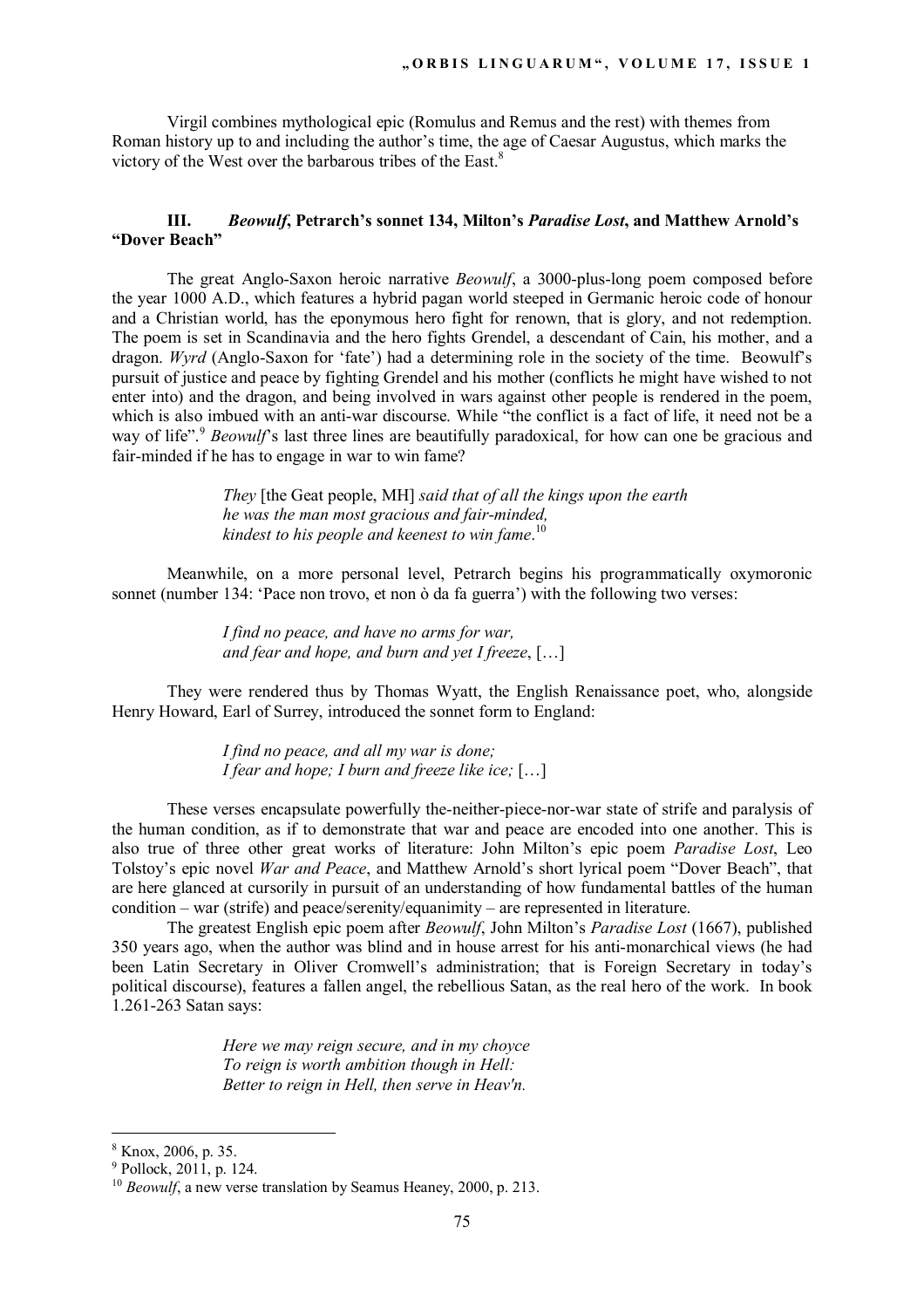Milton's masterpiece resists interpretation as to whether it is pro-peace or pro-war/military. A British scholar, Islam Issa, wrote in a piece in *The Times Literary Supplement* (TLS) in late 2017 that one of the two recent translations into Arabic was published in 2011 by the Syrian government's official publishing house. When a Kurdish commentator in Iraq praised Satan for rebelling against autocratic authority, a pro-Assad Government commentator responded with an article about Milton, which claimed that the poem is in fact more about the human condition than politics. The columnist pressed the readers to bear in mind that Satan's rebellion against the Father failed, and that Milton's anti-monarchical activities for Cromwell ended in disaster. The conclusion: Bashar al Assad would prevail,<sup>11</sup> as he did, at least so far (the present piece being completed in early 2019, MH).

A beautiful Albanian translation of *Paradise Lost* was published in Communist dictator Enver Hoxha's Albania by Alqi Kristo in 1960 (Kosovo's "Rilindja" published it in 1964). The translator's introduction praises Milton's anti-monarchical views, certainly, and engenders a Socialist Realist interpretation of the Satan, as a heroic and revolutionary figure.<sup>12</sup>

The beautiful poem "Dover Beach" by English poet Matthew Arnold, composed in 1851, is a lament for the wane of religious appeal in the Victorian age. The speaker pleads for love as a substitute, and the concluding part of the poem evokes times of misery and war:

> *Ah, love, let us be true To one another! for the world, which seems To lie before us like a land of dreams, So various, so beautiful, so new, Hath really neither joy, nor love, nor light, Nor certitude, nor peace, nor help for pain; And we are here as on a darkling plain Swept with confused alarms of struggle and flight, Where ignorant armies clash by night.*

'Ignorant armies clash(ing) by night' may well allude to Thucydides' account (in his history of the Peloponnesian War) of the night fight at Epipolae "upon a plain at the top of a cliff, in the moonlight, so that the soldiers could not distinguish clearly between friend and foe, with the resulting flight of certain Athenian troops, and various `alarms,' watchwords, and battle-cries shouted aloud to the increasing confusion of all".<sup>13</sup> Some suggest the poem may refer to the 1848 revolutions in Europe, which spared England. It is best appreciated as a personal confrontation with strife at a time when religion, and indeed other creeds, cannot console you.

## **III.1. Tolstoy's** *War and Peace*

"What is *War and Peace*? It is not a novel, even less is it an epic poem, and still less an historical chronicle",<sup>14</sup> Count Leo Tolstoy said about his masterpiece, observing that "*War and Peace* is what the author wished and was able to express in the form in which it is expressed" (Tolstoy 2007, p. 1217).<sup>15</sup> He further claims that none of the major works in the modern Russian literature, from Gogol's *Dead Souls* to Dostoevsky's *Dead House*, would fit "into the form of the novel, the epic, or the story". There are some 600 characters in the novel, of which 160 historical figures. More than a third of the action takes place on or near the battlefield. He challenged the idea of a great or legendary historical figure. "*War and Peace* has been called Russia's *Iliad* and *Odyssey*, with some justice. The return of the hero and the securing of the family are as essential to the great work's meaning and

<sup>&</sup>lt;sup>11</sup> Issa, 2017. <https://www.the-tls.co.uk/articles/public/john-miltons-authority-paradise-lost/> Accessed 20 February 2019.

<sup>12</sup> Kristo, A, 1964, pp. 7–12.

<sup>13</sup> Tinker & Lowry, 1940, p.175.

<sup>14</sup> Tolstoy 2007, p. 1217.

<sup>15</sup> "A Few Words Apropos of the Book *War and Peace*", originally published in 1868.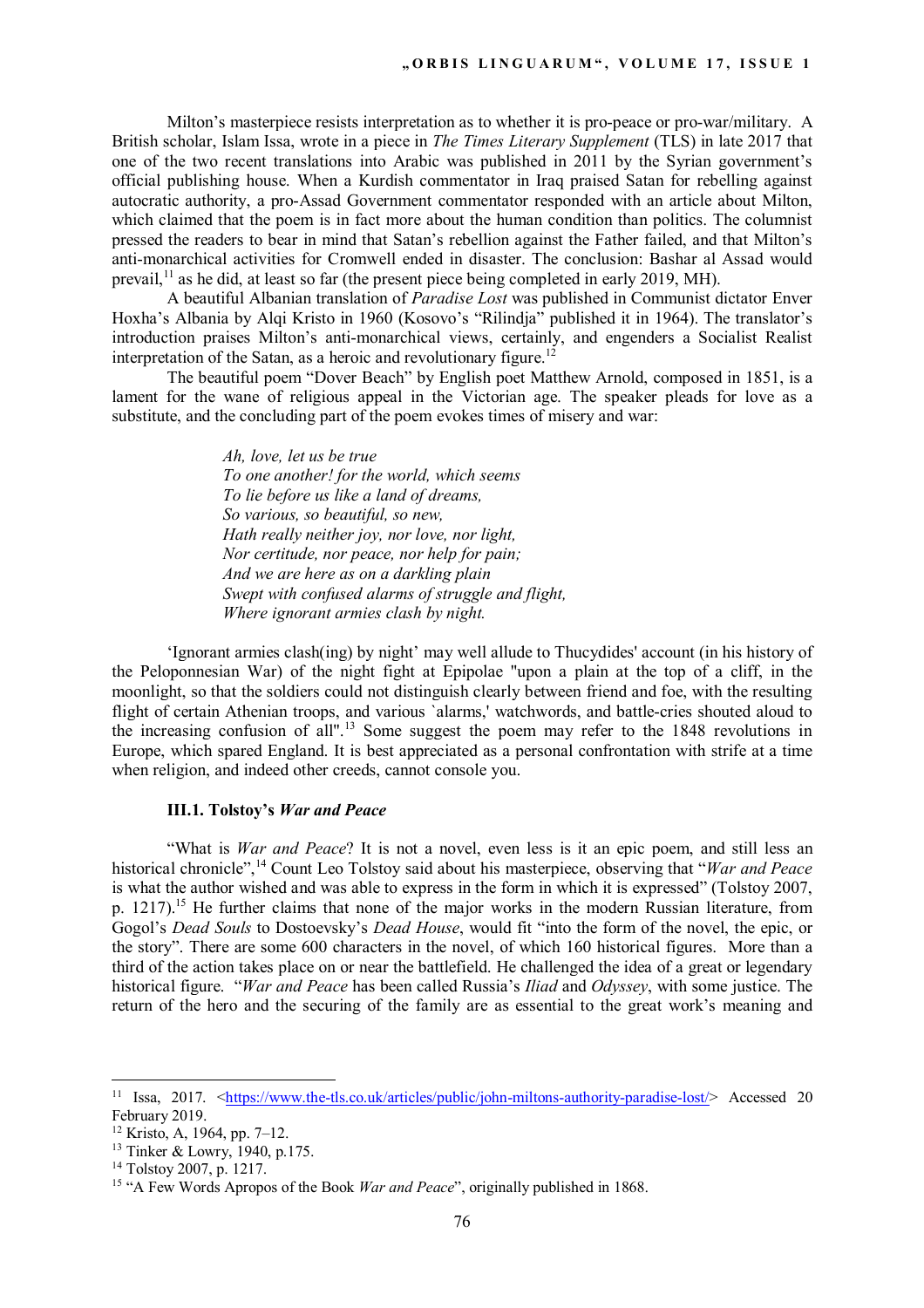artistic victory as are the glories and fatalities of the battlefield", concludes Amy Mandelker in a 2010 introductory essay to Louise Maude's translation of *War and Peace*. 16

## **IV. Conclusion**

This paper has examined modes of representation of war and peace in seminal Classical Greek and Roman narrative poems (the *Iliad* and *Aeneid*) as well as a range of major European literary works. Epic and lyrical poetry, fiction in general, including the novel as the newest and dominant literary genre of late, has engaged with the plight of human race – issues of life and death, of strife, of peace and war – in a bid to make sense of our humanity. Elusive as they are, literature has demonstrated its power in pursuit of universal truths, as the re-readings of Homer, Virgil, Petrarch, Milton, Arnold, Tolstoy, and W.H. Auden demonstrate.

BIBLIOGRAPHY:

| Aristotle & Horace<br>&<br>Longinus (1987) | Classical Literary Criticism, translated with an introduction by T.S. Dorsch.<br>Middlesex (UK): Penguin Books.                                                                                |
|--------------------------------------------|------------------------------------------------------------------------------------------------------------------------------------------------------------------------------------------------|
| Aristotle (1997)                           | Poetics. Translated by S. H. Butcher. Mineola, New York: Dover<br>Publications.                                                                                                                |
| Auden, W. H. (2006)                        | The Shield of Achilles. In: Greenblatt, S. et al. (Eds.). The Norton Anthology<br>of English Literature. Eighth Edition. Volume 2. New York. London: W. W.<br>Norton & Company. pp. 2437-2438. |
| <b>Beowulf</b> (2000)                      | A new verse translation by Seamus Heaney. New York, London: W. W.<br>Norton & Company.                                                                                                         |
| Bloom, H. (2005)                           | Homer's The Iliad. Philadelphia: Chelsea House Publishers.                                                                                                                                     |
| Briggs, A. D. P. (2006)                    | Voina i mir [War and Peace]. In: The Literary Encyclopedia. First<br>published 14 March 2006. Accessed 20 February 2019. Available at:                                                         |
|                                            | <https: php="" sworks.php?rec="true&amp;UID=8682" www.litencyc.com="">,</https:>                                                                                                               |
| Brown, R. (2013)                           | A Bloody Torpor: The Banality of Violence in Auden's 'The Shield of<br>20                                                                                                                      |
|                                            | Achilles'.<br>February<br>2019.<br>Available<br>at:<br><http: criticism="" rick-brown-bloody-<="" th="" www.modernamericanpoetry.org=""></http:>                                               |
|                                            | torpor-banality-violence-audens-shield-achilles>.                                                                                                                                              |
| Cuddon, J. A. (2013)                       | A Dictionary of Literary Terms and Literary Theory. Fifth edition. Revised<br>by M. A. R. Habib. West Sussex: Wiley-Blackwell.                                                                 |
| Greenblatt, S. et al. (Eds.)               | The Norton Anthology of English Literature. Eighth Edition. Volume 2.                                                                                                                          |
| (2006)                                     | New York. London: W. W. Norton & Company.                                                                                                                                                      |
| <b>Homer</b> (1990)                        | The Iliad. Translated by Robert Fagles. Introduction and notes by Bernard                                                                                                                      |
| <b>Homer</b> (2006)                        | Knox. New York: Penguin.<br>The Odyssey. Translated by Robert Fagles. Introduction and notes by                                                                                                |
|                                            | Bernard Knox. New York: Penguin.                                                                                                                                                               |
| Issa, I. (2017)                            | Milton's Satan and the Struggle for Power. TLS, 14 November 2017.                                                                                                                              |
|                                            | February 2019.<br>Available<br>London.<br>20<br>at:<br><https: th="" www.the-<=""></https:>                                                                                                    |
|                                            | tls.co.uk/articles/public/john-miltons-authority-paradise-lost/>.                                                                                                                              |
| Knox, B. (1990)                            | Introduction. In: Homer. The Iliad. Translated by Robert Fagles.                                                                                                                               |
| Knox, B. (2006)                            | Introduction and notes by Bernard Knox. New York: Penguin. pp.3-64.<br>Introduction. In: Virgil. The Aeneid. Translated by Robert Fagles;                                                      |
|                                            | Introduction by Bernard Knox. New York: Penguin. pp.1-41.                                                                                                                                      |
| Kristo, A. (1964)                          | Parathënie (Introduction). In: Milton, Xh. Parajsa e humbur. Translated by                                                                                                                     |
|                                            | Alqi Kristo. Prishtinë: Rilindja. pp. 7-12.                                                                                                                                                    |
| Leitch, V. B. et al. (Eds)                 | The Norton Anthology of Theory and Criticism. Second Edition. New York.                                                                                                                        |
| (2010)                                     | London: W.W. Norton & Company.                                                                                                                                                                 |
| <b>Milton, Xh.</b> (1964)                  | Parajsa e humbur. Translated by Alqi Kristo. Prishtinë: Rilindja.                                                                                                                              |
| Plato, n.d.                                | The Republic, Book X, translated by Benjamin Jowett. 20 February 2019.                                                                                                                         |
|                                            | Available at <http: classics.mit.edu="" plato="" republic.11.x.html="">.</http:>                                                                                                               |
| Pollock, S. (2011)                         | Histories of Violence: The Origins of War in Beowulf. In: Classen, A. &                                                                                                                        |
|                                            | Margolis, N. (Eds.). War and Peace: Critical Lessons on European Societies                                                                                                                     |
|                                            | and Literature 800-1800. Berlin: De Gruyter. pp. 121-153.                                                                                                                                      |

<sup>16</sup> Tolstoy, 2010, p. XX.